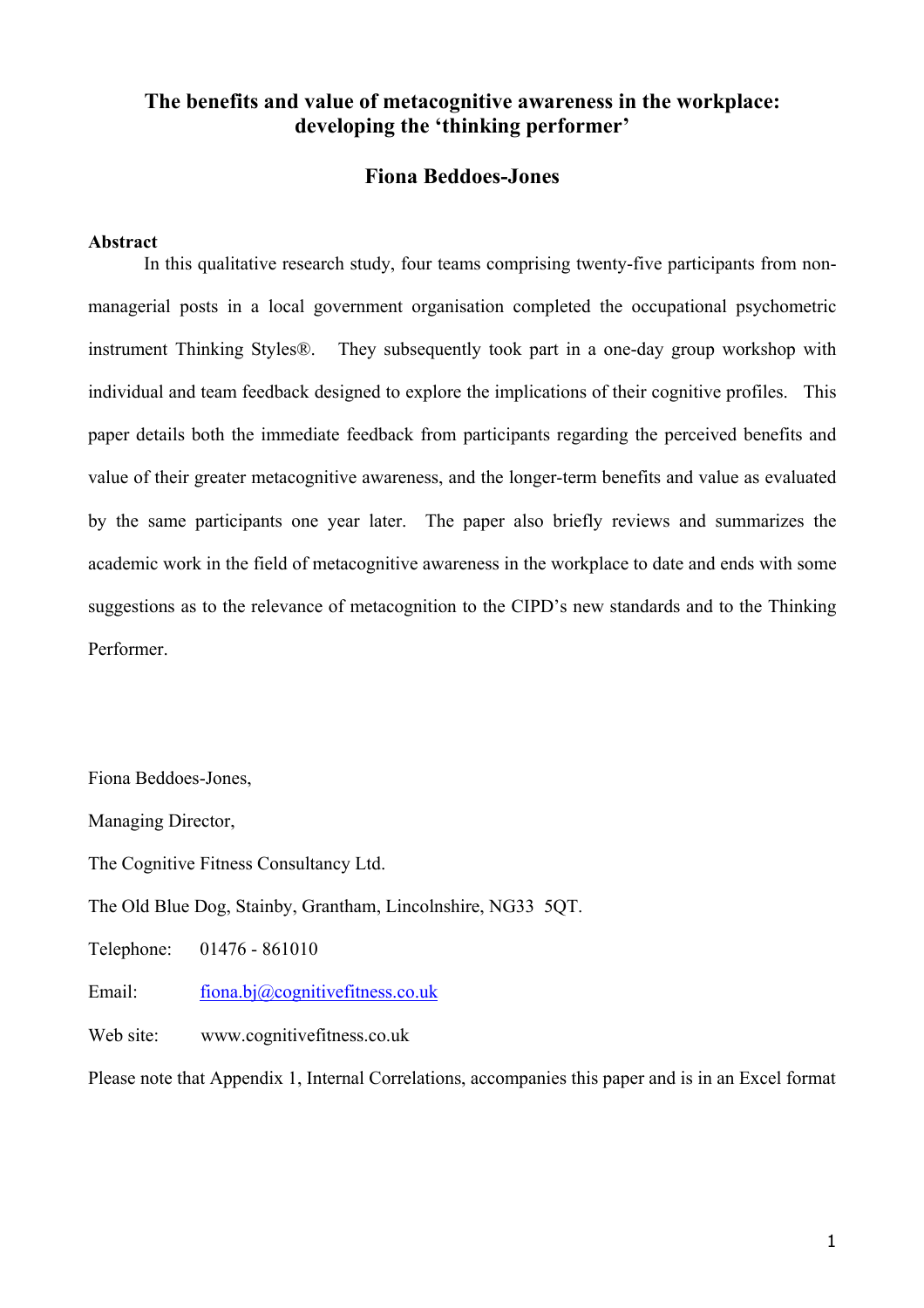### **The benefits and value of metacognitive awareness in the workplace:**

# **developing the 'thinking performer'**

#### **Principles and objectives of the research**

The qualitative benefits of any training intervention are notoriously difficult to quantify and assess. The longer term value and benefits of understanding and appreciating our own and others' thinking styles have never before been evaluated, which is one of the reasons that this research is so interesting and valuable. There are two main features of this research: firstly, the research was based on an occupational study of a non-managerial general population sample; secondly, there was one training intervention and then no subsequent direct contact with participants for a period of one year. There were two objectives of the research: one being to identify the perceived value and benefits of metacognitive awareness at work over the short and longer terms, and the second being to identify whether even well-received training interventions require reinforcement.

#### **Research methodology**

Four teams comprising twenty-five participants from non-managerial posts in a local government organisation completed the occupational psychometric instrument Thinking Styles®. They subsequently took part in a one-day group workshop with individual and team feedback designed to explore the implications of their cognitive profiles for their behavioural working styles and for teamworking.

The training intervention comprised three clear elements and was partly plenary presentation in format and partly an interactive workshop. The first of these elements was an exploration of the concepts of cognitive style and metacognition. Messick defined cognitive styles as *"consistent individual differences in preferred ways of organizing and processing information and experience"* (Messick, 1976, p.5). In other words, differences and similarities in the ways people think, some of which are habitual preferences and some of which may be actively disliked. Metacognition can be defined as our understanding of our own and others' thinking styles and mental strategies.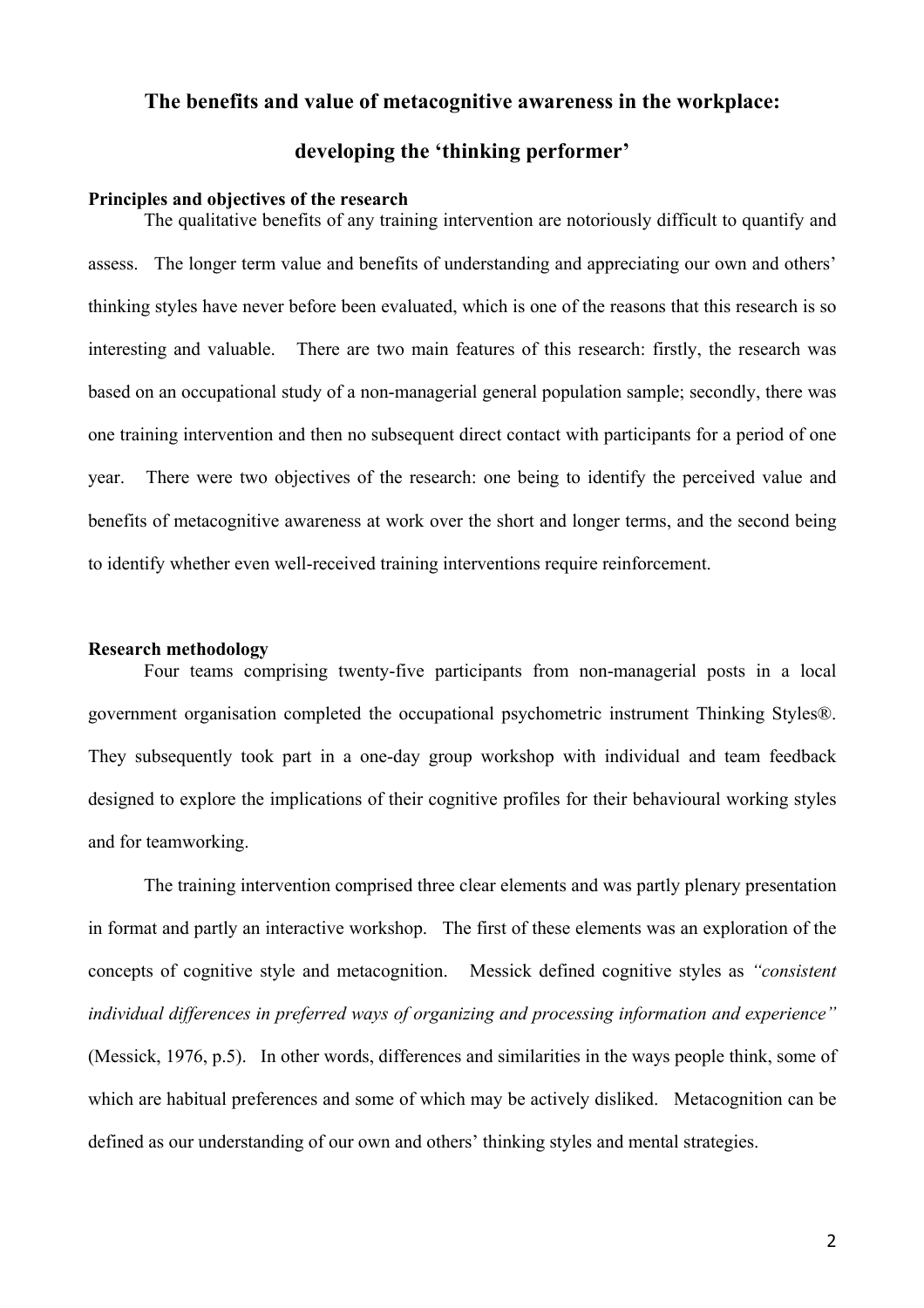The second element of the workshop comprised a brief explanation of the twenty-six dimensions of cognitive style measured by Thinking Styles terms of their cognitive, linguistic and behavioural implications for participants (Appendix 2). This was followed by an exploration of the statistical correlations between some of these dimensions into recognizable personality 'types' (Appendix 1).

For example, if someone has a preference for Left Brain (logical) thinking (as defined by Thinking Styles, see Appendix 2), they are also statistically significantly likely to have a preference for Detail Conscious thinking and statistically unlikely to have a preference for either Big Chunk (strategic) thinking or Right Brain (creative) thinking. This means that the majority of people who pay attention to details are also likely to think sequentially and are unlikely to multi-task or be considered to be particularly creative*.* It also means that it is statistically unlikely that an HR practitioner will have the natural cognitive preferences for thinking both strategically and operationally. These are two somewhat 'opposite' thinking styles, whereby operational thinking concerns present details and strategic thinking is focused on future planning. An individual will probably have a natural preference for one of the cognitive styles and have to work quite hard at developing the cognitive and behavioural flexibility necessary for the other.

One of the CIPD's competencies which comprise their vision and relate to their new standards is 'analytical and intuitive / creative thinking'. Although statistically, intuitive (Kinaesthetic) and creative (Right Brain) thinking are highly correlated, both intuitive thinking and creative thinking correlate negatively with analytical (Digital) thinking. This means that finding someone who is naturally flexible in all three types of thinking is statistically very unlikely, and as in the example above, they will have to work hard at consciously developing the cognitive and behavioural flexibility necessary to fulfil the requirements of the competency.

The third element of the workshop continued with group feedback designed to explore the implications of participants' cognitive profiles for their working relationships within their team. This consisted of a number of small group exercises after which participants were asked to present,

3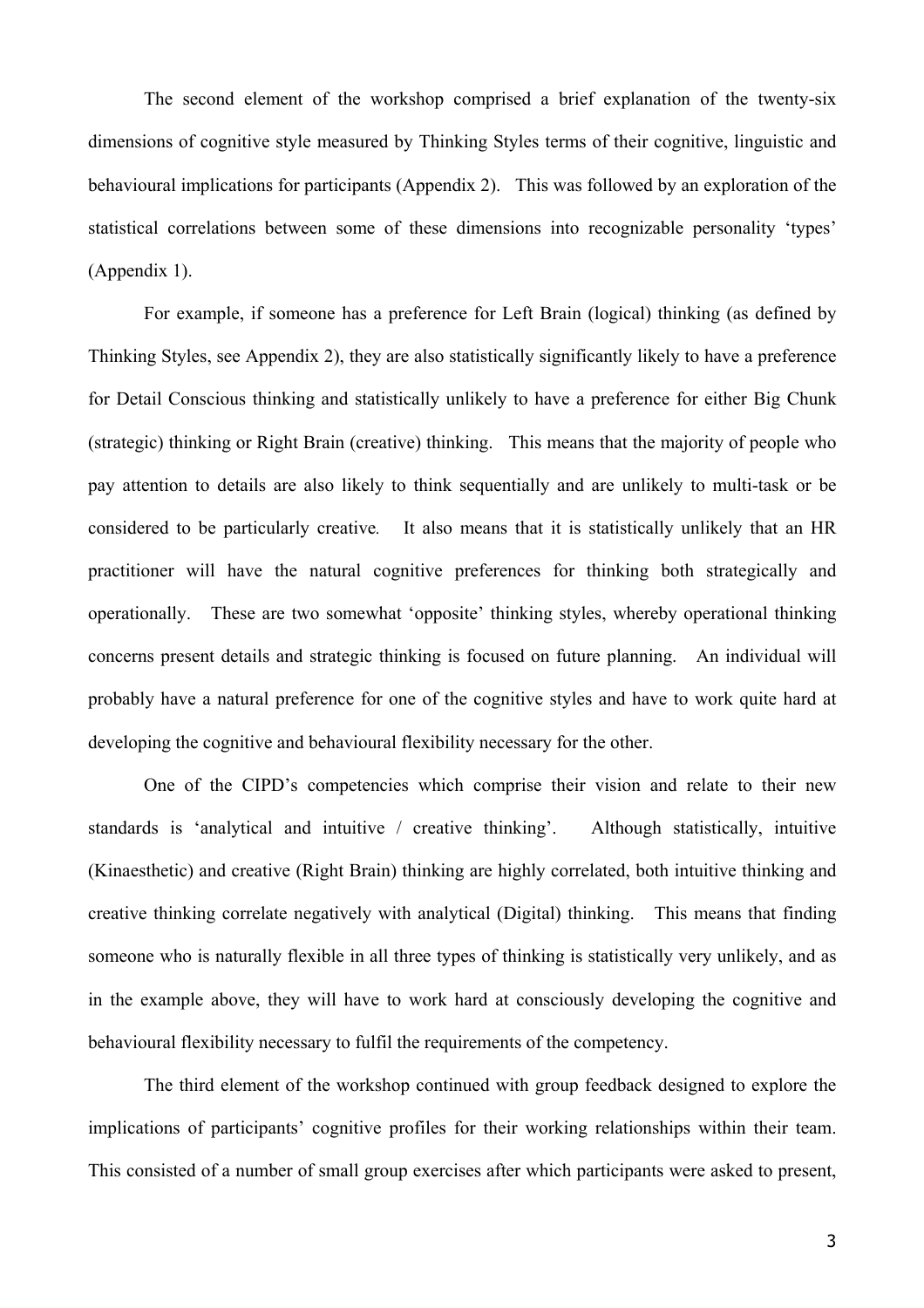in their teams and to a plenary review, their team's perception of the value and benefits of the workshop. This list was written up and distributed to all participants and their line managers (summarized in Appendix 3). Individual feedback was given as requested throughout the day or immediately post-workshop via the telephone to those participants who requested it.

No direct training intervention regarding metacognitive awareness was made in the interim period of one year after which participants were contacted and asked to individually review the original list, adding further responses after personal reflection (summarized in Appendix 4).

#### **Findings and Results**

Participant's combined individual and team perceptions of the immediate value and benefits of the training workshop regarding the increase in their metacognitive awareness are detailed in Appendix 3. Their additional responses one year later are detailed in Appendix 4. In response to the question 'What have you learnt?' immediate feedback from teams included "*To value people. To understand ourselves. A realisation of how many thinking styles there are. To view people differently. Our perception of others has changed",* and that *"People have different ways of thinking and we now know what these are*".

In response to the question 'What are the benefits and value of what you have learned?' immediate team responses included "*To be more aware of others' styles. Tolerance. The realisation of team potential. Improved communication and therefore an improved working environment. By understanding peoples' reactions and our own reactions, we can change our way of relating to each other",* and "W*e can respect and appreciate colleagues' thinking styles".*

Personal responses on reflection one year later included *"The workshop encouraged teamwork and we have been more aware of different personalities which is an advantage. There is better communication and people understand themselves and others better. It has helped people to stop and think before rushing to conclusions about situations and different people's parts in those situations. A better understanding of motivations, behaviours etc. has given me more confidence and has validated my ways of being, (I am very Externally Referenced!), so I am less likely to be*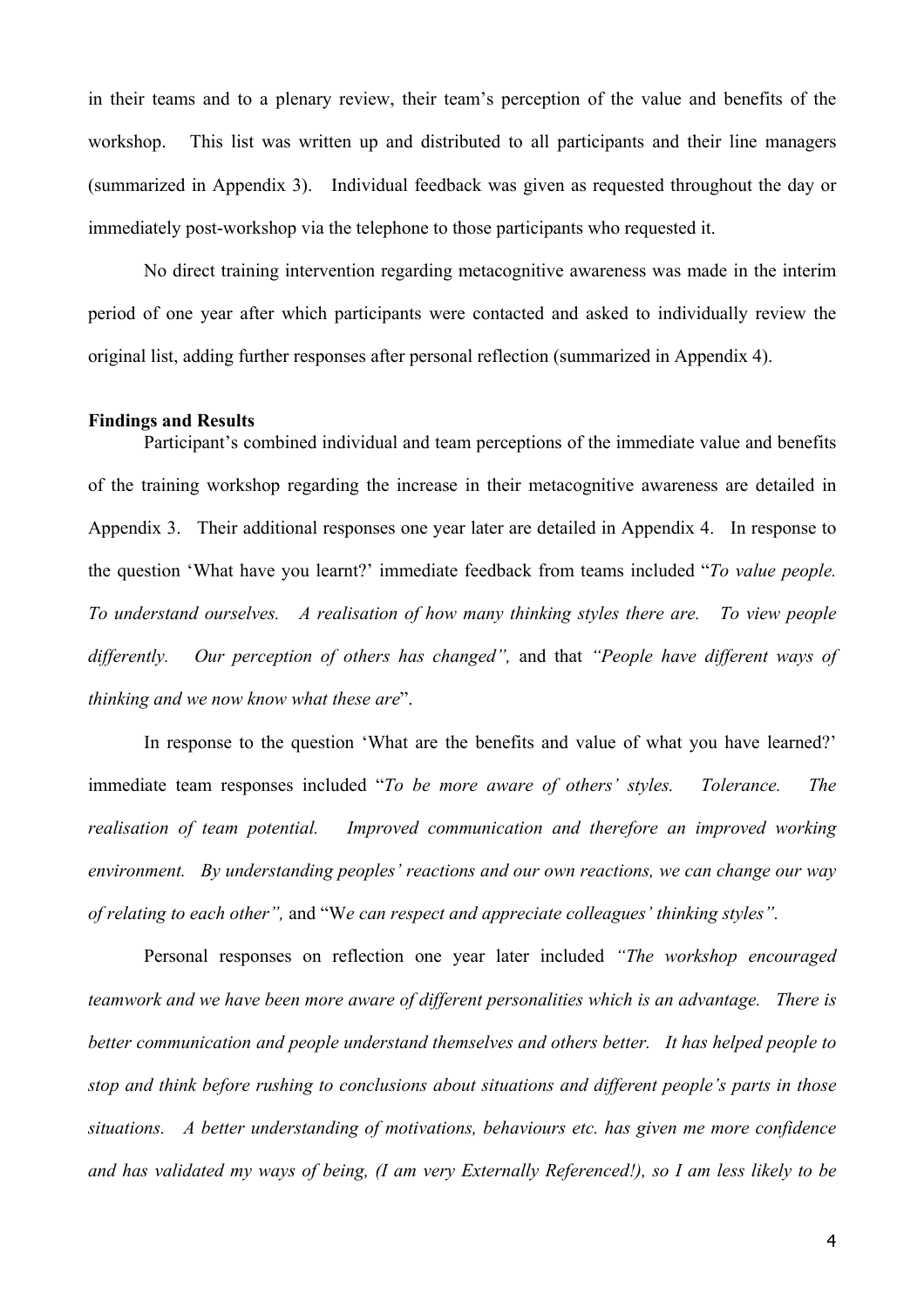*buffeted about by other people's opinions and actions."* And**, "***A big benefit has been to apply 'science' to gut feelings … to check and balance my own perceptions".* 

It is interesting to note that at least two participants have integrated the language patterns used by Thinking Styles to describe themselves. One described themselves as being Externally Referenced, i.e. they are more likely to believe that what other people say is correct, rather than believing themselves to be right about something. The other noted that they now realise that they exhibit both Left and Right Brained behaviours. Note that these labels are metaphorical descriptions rather than physical or neurological ones and mean for this participant their recognition that they can think both sequentially using lists, and creatively by multi-tasking, depending on their circumstances and the requirements of the task at hand.

One participant lamented the lack of subsequent follow-up and post workshop support from their management and hoped that the research would rekindle interest in Thinking Styles and metacognition within the organisation. However this situation was not true for all of the participants. One team member said *"We use it as part of our planning process for team workshops, so we have integrated it into our team working",* and another participant added *"As a team, we built on the workshop when we got back, developing our understanding of each other and using each other better".* A third participant echoed these new cognitive behaviours and said *"We use Thinking Styles as a building block for our team sessions".* 

#### **Discussion of Findings and Results**

The short-term findings are consistent with prior research by Leonard & Strauss (1997). They used the Myers Brigs Type Indicator (MBTI) and the Herrmann Brain Dominance Instrument (HBDI) with teams to explore how cognitive preferences influenced the effectiveness of their managers in the areas of creativity and innovation. The longer term benefits of understanding and appreciating our own and others' thinking styles have never before been evaluated which is one of the reasons that this research is so valuable.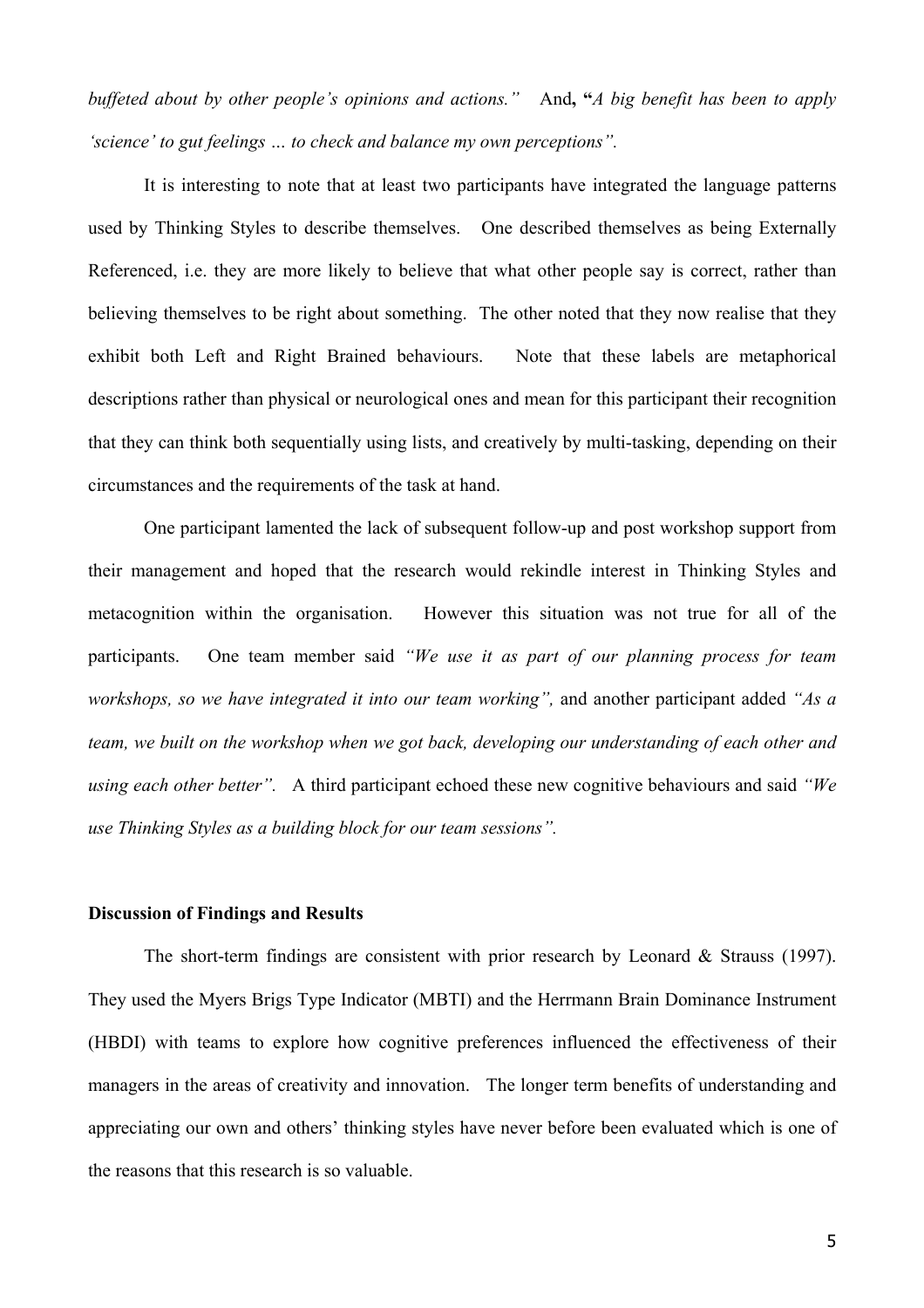There is no doubt that workshop participants enjoyed the workshop and found it interesting, relevant and useful, both immediately and over the longer term. Evidence suggests that for individuals, receiving their Thinking Styles profile and the workshop feedback contributed to a greater understanding of their own, and others' thinking processes, and that this in turn, increased their tolerance and regard for people with different thinking styles to their own.

There is also qualitative evidence that for some teams the workshop led to more effective communication, greater respect for colleagues, an improved working environment and better teamworking in both the short and longer terms. This was particularly evident after subsequent changes in the composition of a team and where the team dynamics were difficult.

Two of the four teams beneficially integrated their understanding of team members' thinking styles and associated behaviours into their daily working lives and team processes. Interestingly, participants from teams where the team leader had integrated Thinking Styles reported the highest levels of satisfaction and the most benefits from the training workshop. In contrast, participants from teams where the team leader lamented the lack of follow-up and looked towards their managers or the organisation to integrate Thinking Styles reported the lowest levels of satisfaction and benefits from the training intervention.

This concept of the team leader who is a 'self-starter' and who takes it upon themselves to integrate useful learning into their teams compared with the team leader who relies on someone else or the organisation to do it is outside the scope of this research project. If we make the assumption that the 'self-starter' is at least in part, a "thinking performer", it becomes an interesting and relevant concept worthy of further CIPD research.

Feedback from participants suggests that although most people found the principles of metacognitive awareness fairly easy to grasp, the behavioural implications of the variety of cognitive styles detailed within Thinking Styles is considerably more difficult to understand and integrate. In other words, metacognitive awareness and metacognitive development are complex and require a supportive environment.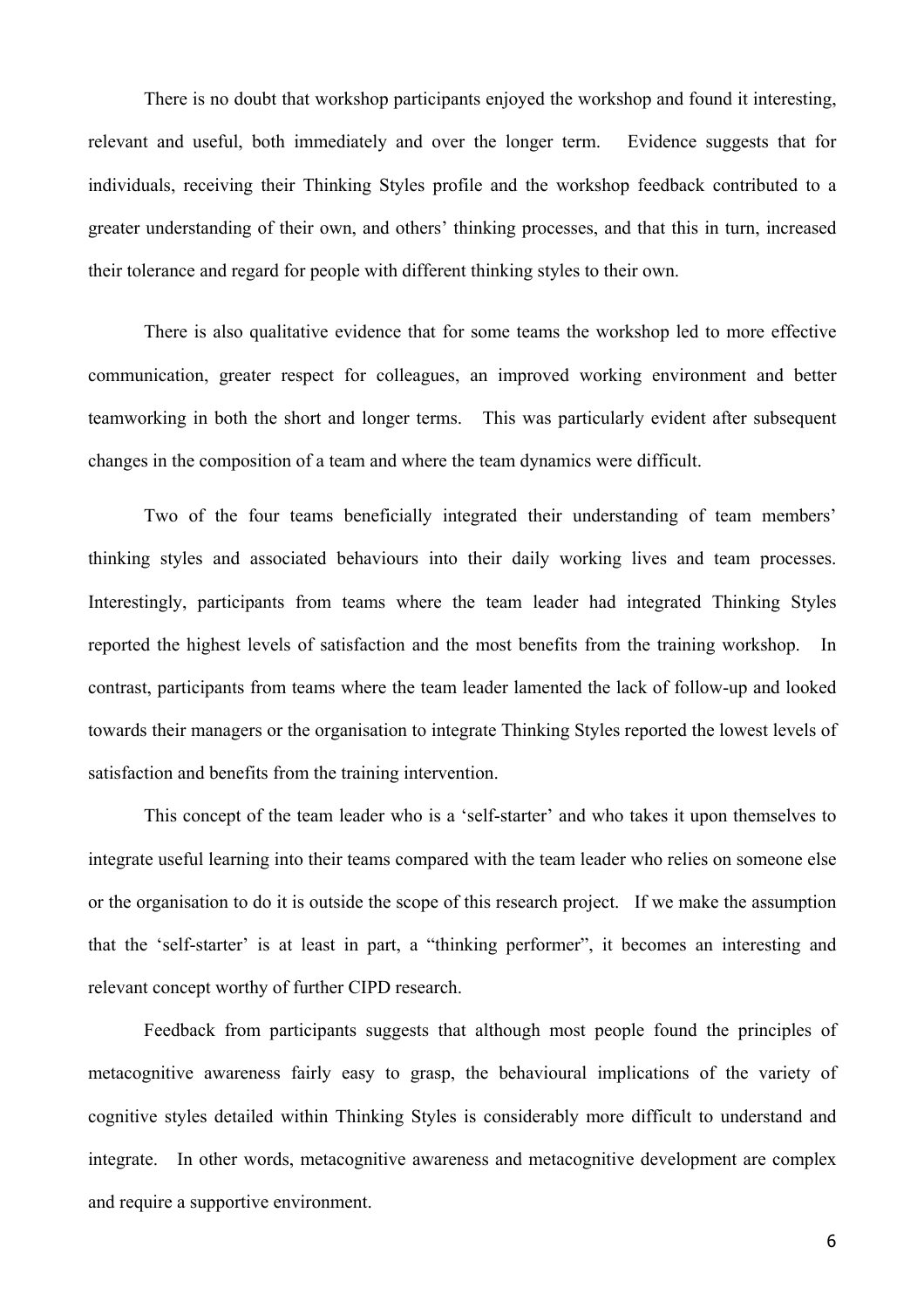#### **Review and summary of academic research to date**

Although much has been written on the areas of cognitive style and metacognition within an educational setting, very little has been published on metacognitive awareness in the workplace and there seems to have been nothing published to date within academia regarding the development of the 'thinking performer'.

 Riding (1997) notes that early on in the development of psychological scientific study psychologists such as Galton (1883) and James (1890) investigated the idea that some people seemed to represent information in a predominantly verbal way, whereas others seemed to have a predominantly visual or 'imaginal' mode. The psychologist Allport used the term cognitive style in 1937 when investigating and describing personality. This suggests that an interest in understanding different thinking styles from a psychological perspective is not new.

Riding and Cheema (1991) found over thirty different labels of cognitive style represented in the literature by different theorists. After an extensive review they concluded that these could be fundamentally grouped into the two dimensions of the 'wholist-analytic' style, which differentiates whether an individual processes information as a whole or in parts, and the 'verbal-imagery' style, which differentiates whether someone tends to internally represent information verbally or in pictures. They suggested that all of the other style labels were either used synonymously or were sub sets of these two styles.

In contrast to this assertion, the psychometric instrument Thinking Styles which was used in this research study, comprises 26 conceptually and statistically independent dimensions of cognitive style. Tables 1 and 2 give the internal reliability data and test re-test figures relating to the dimensions, while Appendix 1 details the statistical internal correlations between the dimensions. Appendix 2 details the cognitive and behavioural traits associated with each cognitive style. All of which provide evidence to suggest that more than two styles exist.

This evident disagreement between two theorists is indicative of the current state of play in the area of cognitive style research. Messick (1984) writes that "*style research is peppered with …*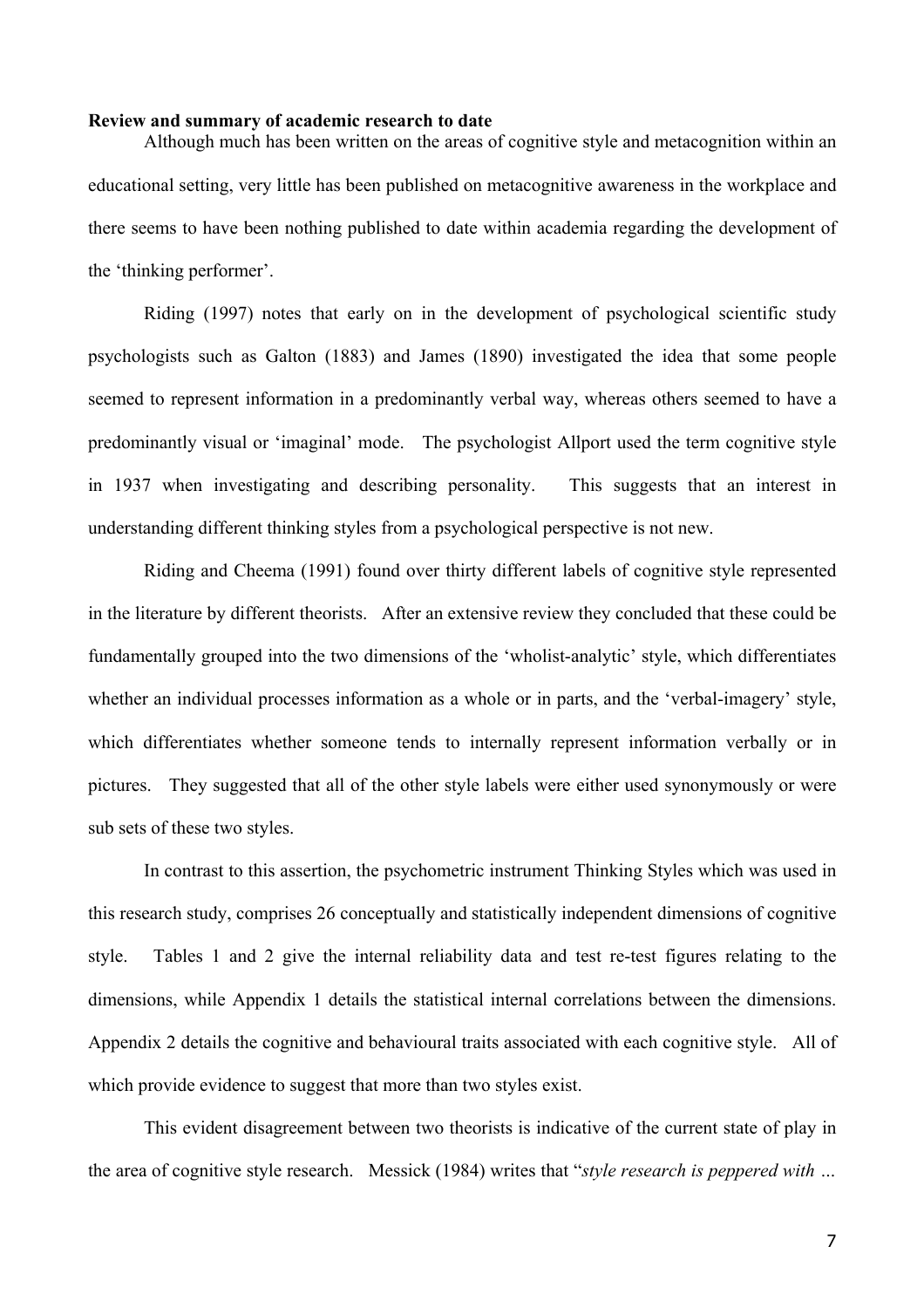*inconsistent findings"*, whilst Riding and Cheema (1991) cite Lewis (1976, pp. 304-5) who noted that *"Different groups of researchers seem determined to pursue their own pet distinctions in cheerful disregard of one another".* Riding and Cheema (1991) add that "*the cognitive style construct has been elusive … different theorists have been working with different concepts and have referred to them as a 'cognitive/learning style'. … Attempts to unite these scattered schools of thought have been extremely rare".*

This research adds to the information currently available regarding cognitive styles and metacognitive awareness. Moreover, it is a practical, occupational study compared to the more common theoretical or educational studies and therefore immediately adds practical value for any HR practitioner committed to learning more about developing the thinking performer.

#### **Interest and Applicability to HR Professionals**

The distinctive contribution of this research is fourfold. Firstly, it is a qualitative workplace study in the areas of metacognition and the development of people's awareness of thinking preferences, which historically has been the domain of educational psychologists and has not been well researched or documented in an occupational setting. Secondly, it is a qualitative training evaluation which compares immediate participant feedback with feedback received by the same cohort more than 1 year later. Thirdly, it briefly summarizes the academic work in the field of metacognition in the workplace to date and fourthly, it links metacognitive awareness to the CIPD's new competencies for achieving their vision and to how the development of the thinking performer can be achieved.

#### **The relevance of metacognition to the CIPD's new Professional Standards**

So how is this research relevant to the CIPD's new professional standards and to developing the 'thinking performer'? The CIPD has identified ten competencies that comprise their vision, many of which are directly related to the thinking skills and abilities of HR practitioners. In summary, these are: Personal drive and effectiveness. People management and leadership.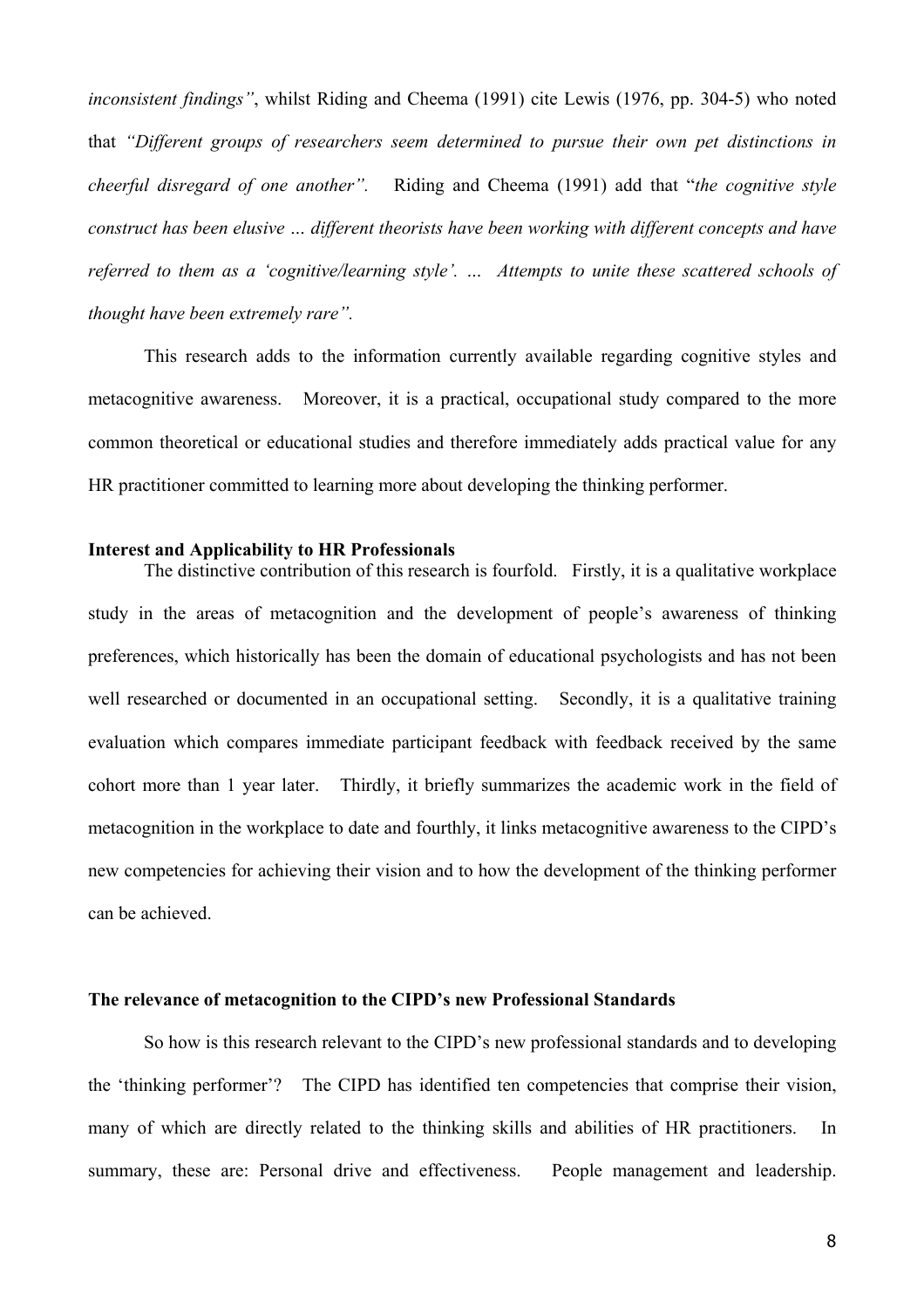Business understanding. Professional and ethical behaviour. Added-value result achievement. Continuing learning. Analytical and intuitive / creative thinking. 'Customer' focus. Strategic thinking. Communication, persuasion & interpersonal skills. More information regarding these competencies and their cognitive and behavioural implications is available from the CIPD's library.

The first step towards becoming a thinking performer is self-awareness of ones own thinking styles and cognitive preferences. Using a metacognitive instrument such as Thinking Styles is an effective way of gaining that initial understanding. Becoming aware that other people think similarly or differently to ourselves and then going on to develop an understanding of the implications which that has for their thinking strategies and their behaviour is the next conscious progression towards becoming a thinking performer. The third step is the deliberate integration of this understanding into team processes and people management activities.

In the research study, at least two of the four teams took this third step and integrated their understanding of team members' thinking styles and associated behaviours into their daily working lives leading to improvements in areas such as communication and teamworking.

At present there seems to be no useful framework for HR practitioners to evaluate their performance against the standards and the new competencies in the sense of developing the 'thinking performer'. This research provides evidence of one methodology which has been proven to assist in the development of the understanding of the different types of cognitive styles that exist and the thinking strategies associated with them. This adds to the available information regarding the development of the thinking performer.

#### **Conclusions**

The objectives of the research were to identify the perceived value and benefits of metacognitive awareness at work over the short and longer terms and to identify whether even wellreceived training interventions require reinforcement.

The qualitative evidence from participants suggests that the benefits and value of increasing people's understanding of their own and others thinking styles and cognitive strategies are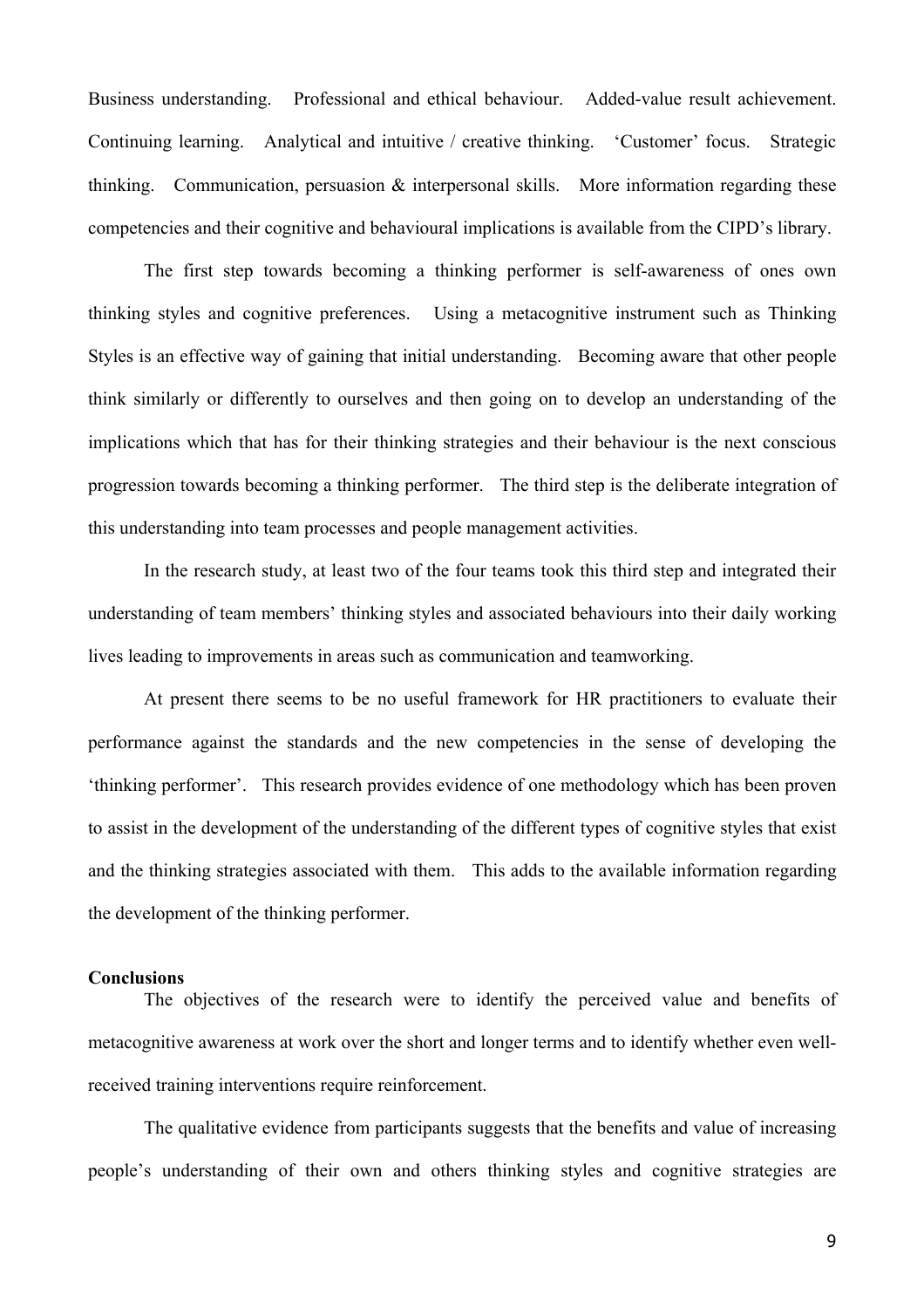significant in areas such as personal effectiveness, communication and teamwork over both the short and the longer terms. As HR practitioners, we know that these are critical to departmental and organisational success and therefore the value of impacting on them is considerable.

This research suggests that even well-received training interventions do require reinforcement if the beneficial learning is to be integrated into individual and team working practices. It also shows that by developing thinking performers, real long-term tangible benefits can be realised at both the operational and strategic levels within teams and organisations.

#### **References:**

- 1. Allinson, C. W. and Hayes, J., (1996) The Cognitive Styles Index: a measure of intuitionanalysis for organizational research. *Journal of Management Studies,* 33, (1) 119-135
- 2. Allport, (1937) *Personality: a psychological interpretation.* Holt & Co., New York.
- 3. Galton, F., (1883) *Inquiries into Human Faculty and its Development.* (London, Macmillan)
- 4. Guilford, J. P., (1980) Cognitive Styles: What are they? *Educational and Psychological Measurement, 40, 715-735*
- 5. James, W., (1890) *The Principles of Psychology,* Vol. 2, Ch. 18 (London, Macmillan)
- 6. Leonard, D. and Strauss, S., (July 1997) Putting Your Company's Whole Brain to Work. *Harvard Business Review,* 111-121
- 7. Lewis, B. N., (1976) Avoidance of aptitude-treatment trivialities, in S. Messick (Ed.) *Individuality in Learning* (San Francisco, Jossey-Bass)
- 8. Messick, S., (1976) Personality consistencies in cognition and creativity. In S. Messick (Ed.) *Individuality in Learning,* San Francisco: Josey-Bass, *4-33*
- 9. Messick, S., (1984) The Nature of Cognitive Styles: Problems and Promise in Educational Practice. *Educational Psychologist,* 19 (2), 59-74
- 10. Metcalfe, J. and Shimamura, A. P. (1994) (Eds) *Metacognition: knowing about knowing.*  Cambridge, MA, and London, A Bradford Book, MIT Press
- 11. Riding, R., (1993) Thinking and Education. *Educational Psychology,* 13, (3-4), 217-227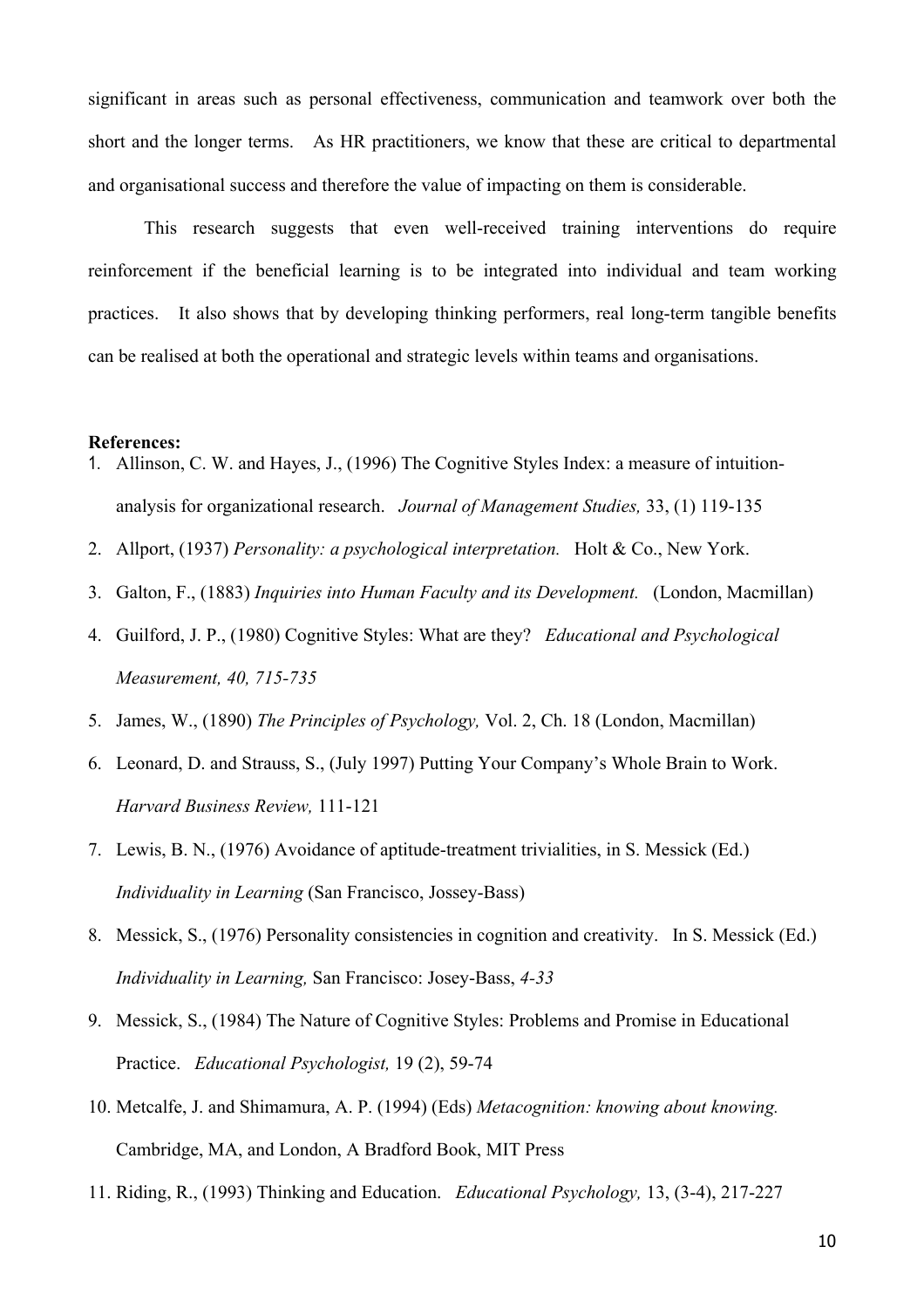- *12.* Riding, R., (1997) On the Nature of Cognitive Style. *Educational Psychology,* 17 (1-2), 29-49
- *13.* Riding, R. J. and Sadler-Smith, E., (1997) Cognitive Style and learning strategies: some implications for training design. *International Journal of Training and Development,* 1 (3), 199-208
- 14. Riding, R. J. and Cheema, I., (1991) Cognitive Styles an overview and integration. *Educational Psychology,* 11, (3 & 4) 193-214
- *15.* Roberts, M. J. and Erdos, G., (1993) Strategy Selection and Metacognition. *Educational Psychology,* 13, (3 & 4), 259-266
- *16.* Robey, D., and Taggart, W., (1981) 'Measuring managers' minds: the assessment of style in human information processing'. *Academy of Management Review,* 6, 375-83. \*
- *17.* Sadler-Smith, E., (1998) Cognitive Style, Learning and Innovation. *Technology Analysis & Strategic Management,* 10 (2), 247-265
- *18.* Sternberg, R. J., (1988) Mental self-government: A theory of intellectual styles and their development. *Human Development,* 31, 197-224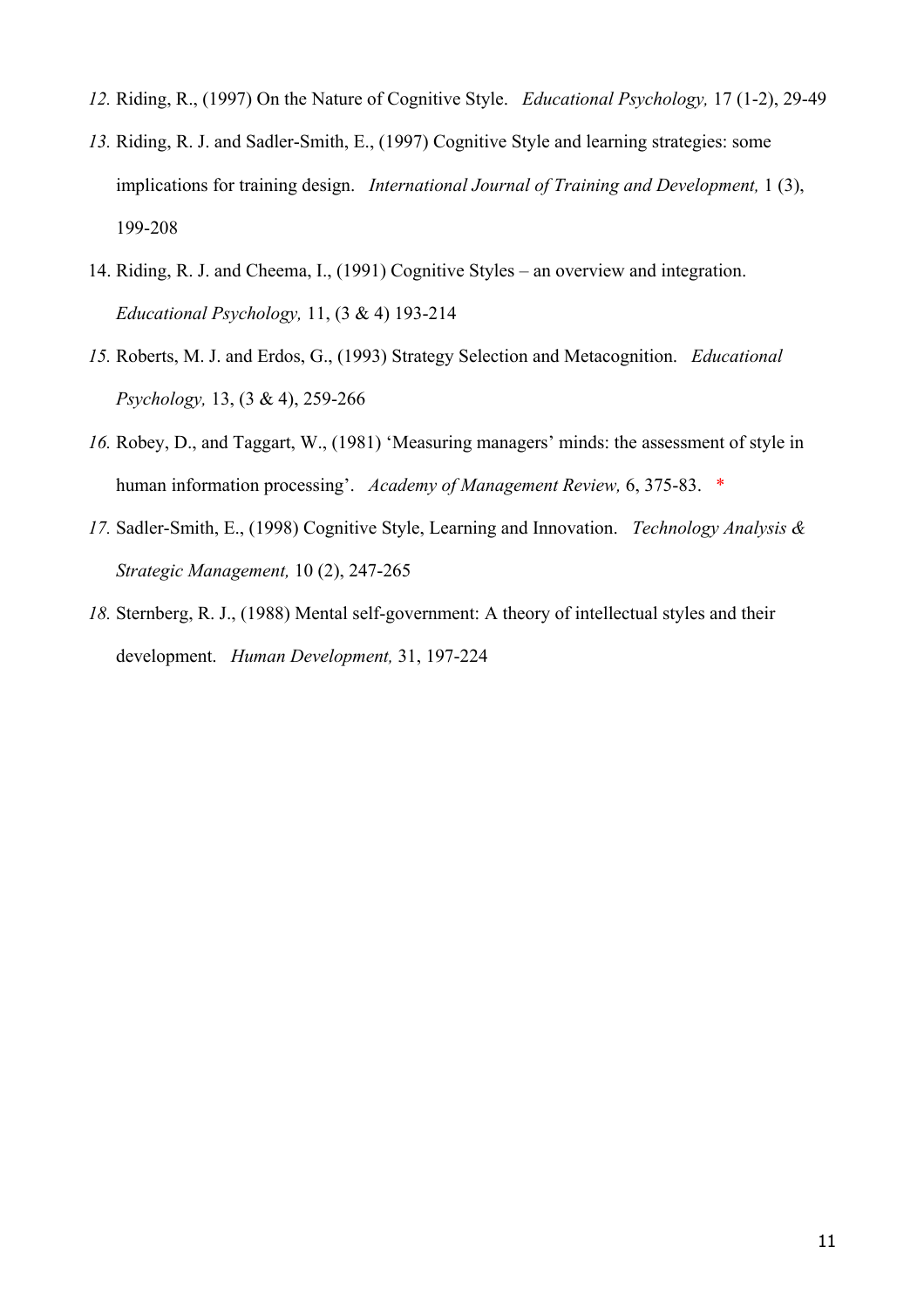*sample size: 142 general working population over 3-6 month period*

| <b>Sensory Focus</b>    |      | <b>Sensory Focus</b> |     |
|-------------------------|------|----------------------|-----|
| Visual                  | 0.86 | Visual               | .71 |
| Auditory                | 0.68 | Auditory             | .69 |
| Kinaesthetic            | 0.78 | Kinaesthetic         | .63 |
| Digital                 | 0.73 | Digital              | .74 |
| <b>People Focus</b>     |      | <b>People Focus</b>  |     |
| Internal                | 0.68 | Internal             | .72 |
| External                | 0.64 | External             | .72 |
| Self                    | 0.73 | Self                 | .68 |
| Others                  | 0.90 | Others               | .59 |
| Match                   | 0.66 | Match                | .62 |
| Mismatch                | 0.72 | Mismatch             | .72 |
| Collaborative           | 0.89 | Collaborative        | .71 |
| Competitive             | 0.60 | Competitive          | .69 |
| <b>Task Focus</b>       |      | <b>Task Focus</b>    |     |
| <b>Detail Conscious</b> | 0.85 | Detail Conscious     | .62 |
| <b>Big Chunk</b>        | 0.82 | <b>Big Chunk</b>     | .66 |
| Left Brain              | 0.65 | Left Brain           | .69 |
| <b>Right Brain</b>      | 0.71 | <b>Right Brain</b>   | .73 |
| Procedural              | 0.88 | Procedural           | .65 |
| Options                 | 0.76 | Options              | .54 |

# **Table 1: Internal Reliability Data Table 2: Test – Retest Reliability Data**

| <b>Sensory Focus</b>    |     |
|-------------------------|-----|
| Visual                  | .71 |
| Auditory                | .69 |
| Kinaesthetic            | .63 |
| Digital                 | .74 |
|                         |     |
| <b>People Focus</b>     |     |
| Internal                | .72 |
| External                | .72 |
| Self                    | .68 |
| Others                  | .59 |
| Match                   | .62 |
| Mismatch                | .72 |
| Collaborative           | .71 |
| Competitive             | .69 |
|                         |     |
| <b>Task Focus</b>       |     |
| <b>Detail Conscious</b> | .62 |
| <b>Big Chunk</b>        | .66 |
| Left Brain              | .69 |
| <b>Right Brain</b>      | .73 |
| Procedural              | .65 |
| Options                 | .54 |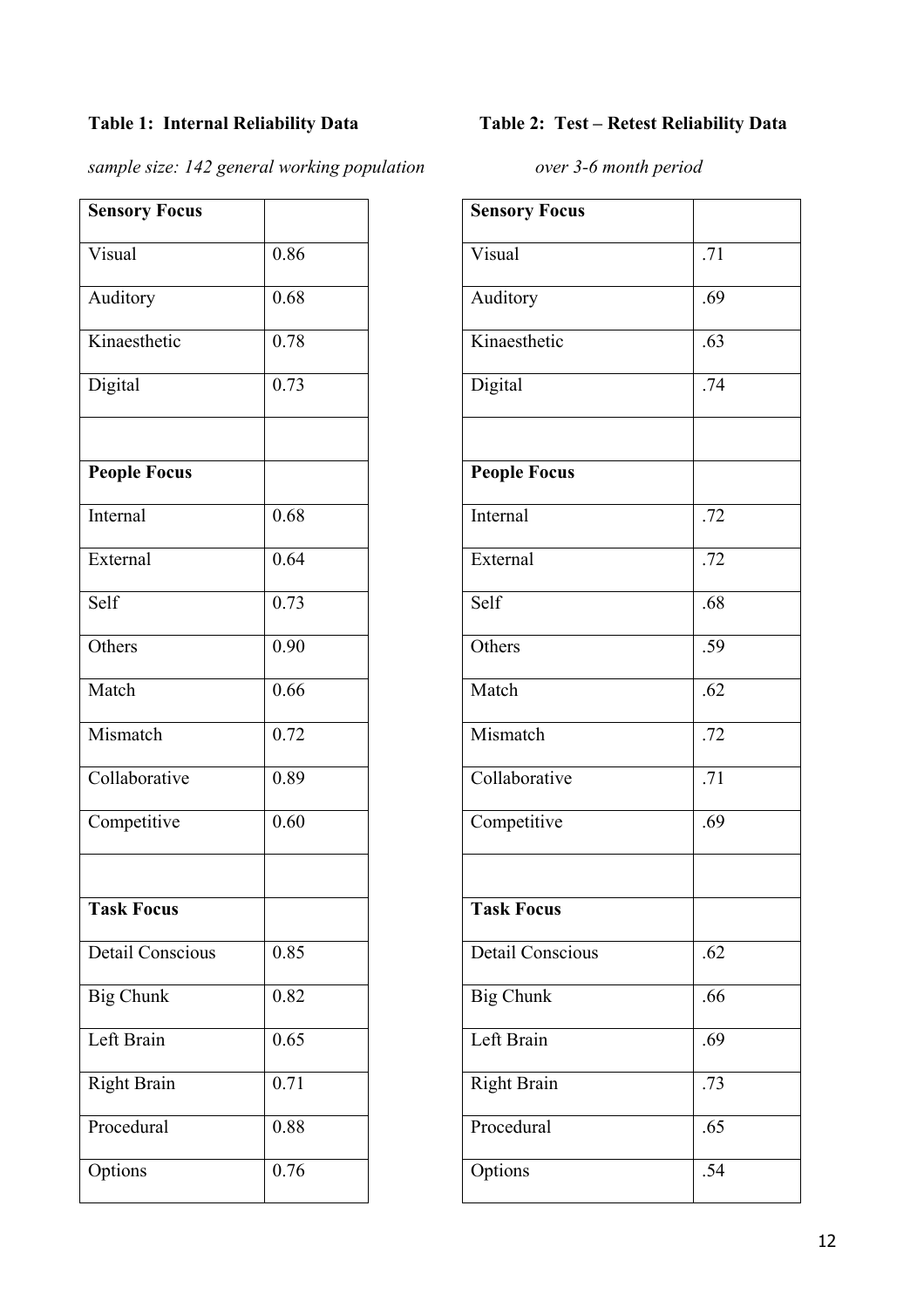| Move Away From | 0.73 | Move Away From  | .57 |
|----------------|------|-----------------|-----|
| Move Towards   | 0.80 | Move Towards    | .57 |
| Reactive       | 0.68 | Reactive        | .58 |
| Proactive      | 0.76 | Proactive       | .65 |
| Sameness       | 0.73 | <b>Sameness</b> | .73 |
| Difference     | 0.66 | Difference      | .60 |
| Simplicity     | 0.62 | Simplicity      | .59 |
| Complexity     | 0.95 | Complexity      | .63 |

| Move Away From  | .57 |
|-----------------|-----|
| Move Towards    | .57 |
| Reactive        | .58 |
| Proactive       | .65 |
| <b>Sameness</b> | .73 |
| Difference      | .60 |
| Simplicity      | .59 |
| Complexity      | .63 |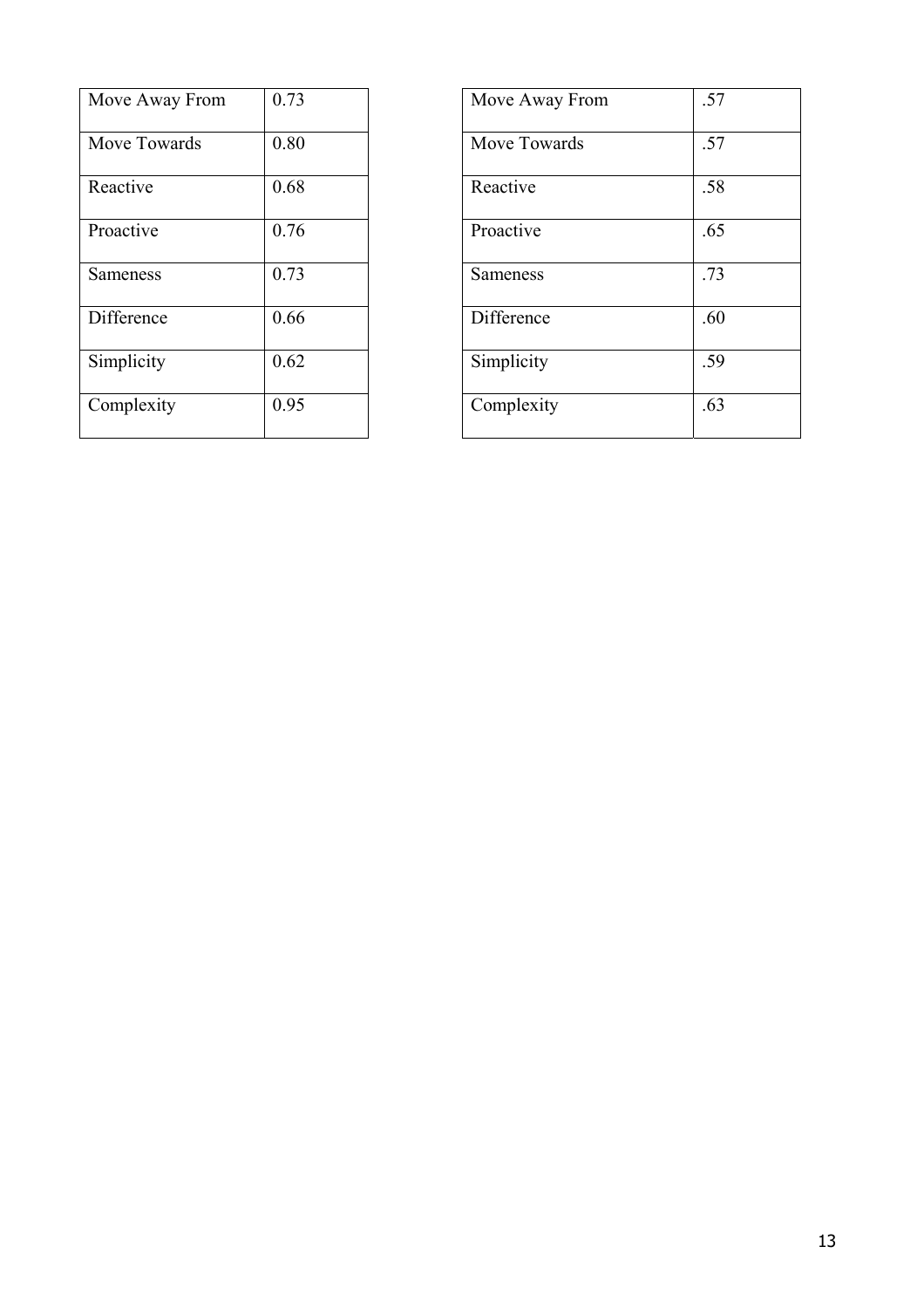#### **Appendix 2: Summary explanations for each of the cognitive styles:**

#### *Sensory focused dimensions exploring sensory representational systems:*

*Visual thinking:* the use of pictures, diagrams and visual imagery internally and externally. *Auditory thinking:* a focus on words and language, listening and talking things through. *Kinaesthetic thinking:* the use of feelings, emotions, intuition and physical exercise. *Digital thinking:* involves a focus on the facts, and/or the use of data and statistics.

### *People focused dimensions; exploring interactions with people:*

*Internal thinking:* relies on own judgements, believes oneself to be right, ignores feedback. *External thinking:* relies on feedback from others, believes that others are right. *Self referenced thinking:* puts their own needs first and ignores the needs of other people. *Others referenced thinking:* responsive to the needs of others and willing to help other people. *Matching thinking:* wants to fit in, dislikes confrontation and takes a non-challenging approach. *Mismatching thinking:* dislikes being told what to do, will challenge and confront. *Collaborative thinking:* involves others, shares information, prefers a team environment. *Competitive thinking:* wants to win and better either the competition or ones' own performance.

### *Task focused dimensions; exploring approaches to tasks and problem solving:*

*Detail Conscious thinking:* believes details are important and attends to detailed information. *Big Chunk thinking:* focuses on general principles and summary information in terms of key points. *Left Brain thinking:* thinks systematically and sequentially, ordered, completes one task at a time. *Right Brain thinking:* creative, multi-tasks, has an untidy workspace, thinks 'backwards'. *Procedural thinking:* procedures are important, follows instructions, learns the 'correct way'. *Options thinking:* explores opportunity and possibility, seeks choice and alternatives, adds to work.. *Moving Away From thinking:* focuses on problems, makes contingency plans, may worry. *Moving Towards thinking:* motivated by goals and targets, has a positive 'can do' attitude.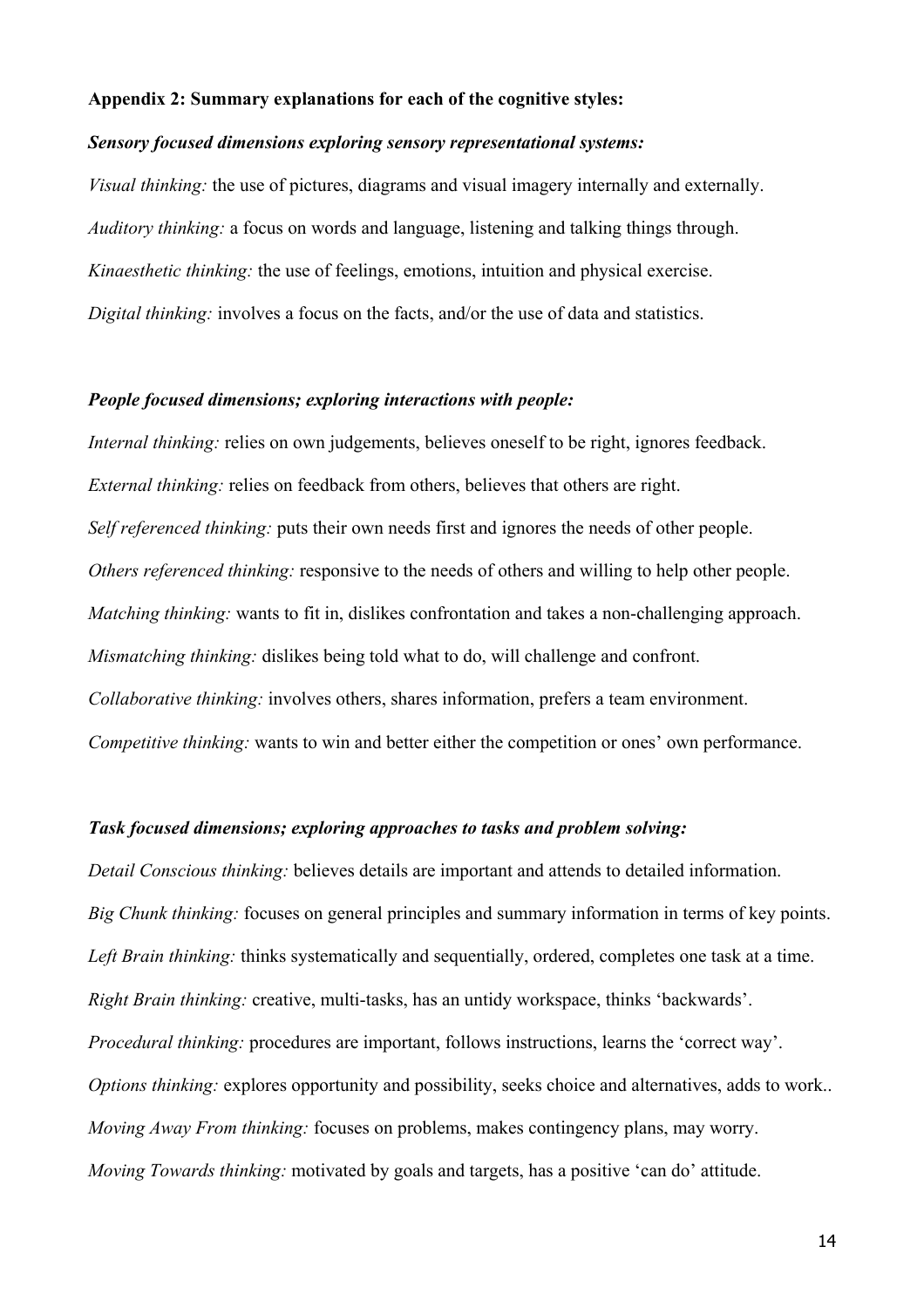*Reactive thinking:* waits, reviews all the relevant information and considers consequences.

*Proactive thinking:* initiates action, gets on with things, proactive approach.

*Sameness thinking:* seeks stability and the familiar, prefers gradual change, notices similarities.

*Differences thinking:* notices differences, seeks variety, has a high capacity & tolerance for change.

*Simplicity filter:* will simplify complex issues, keeps things simple and prefers things to be easy.

*Complexity filter:* enjoys the challenge of difficulty and is motivated by complex issues.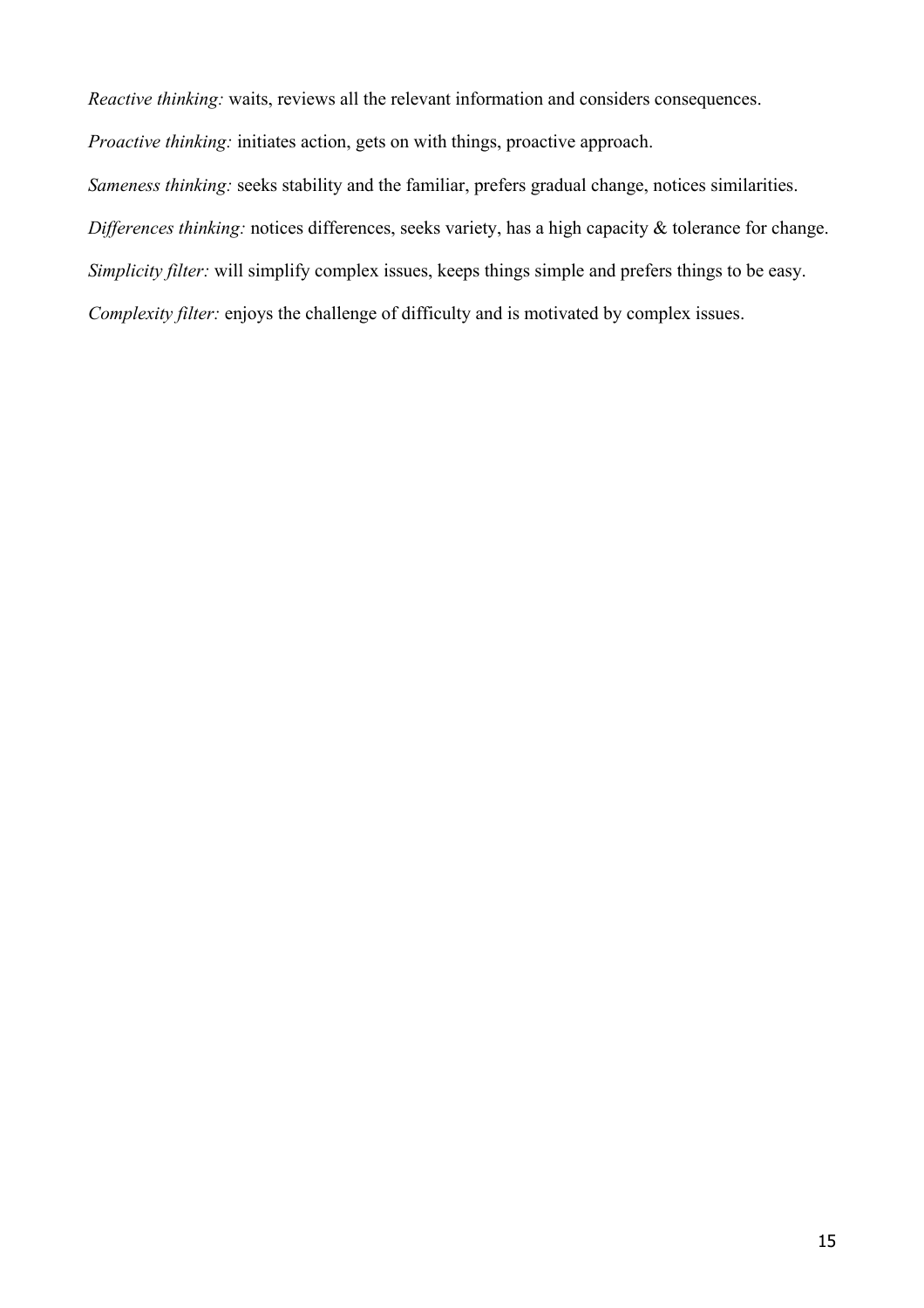## **Appendix 3: Cumulative List, Team Responses on Workshop**

# **1. What have you learned?**

- That people have different ways of thinking
- A realisation of how many different styles of thinking there are
- To understand ourselves very much better
- To realise that Self/Others perceptions may be different
- To value people
- **2. What were the main benefits and value of the workshop for your team?**
- Finding out about ourselves and others
- Tolerance
- Realising our team's potential
- Improved communication and an improved environment
- To provide clear instructions to people in their preferred ways of thinking
- That we have the potential to change our working styles for the better
- **3. What are the implications of Thinking Styles for you and your team?**
- A better understanding of members of our team
- Respect and appreciation for other colleagues' "thinking styles"
- Awareness of others and understanding the team better
- Provide more flexibility

## **4. What would you like to do next?**

- Compare our profiles against our managers
- Re-do the questionnaires in the light of what we now know
- Communicate our team values and mission to the IAS
- To communicate vertically and horizontally within the department
- To change our working patterns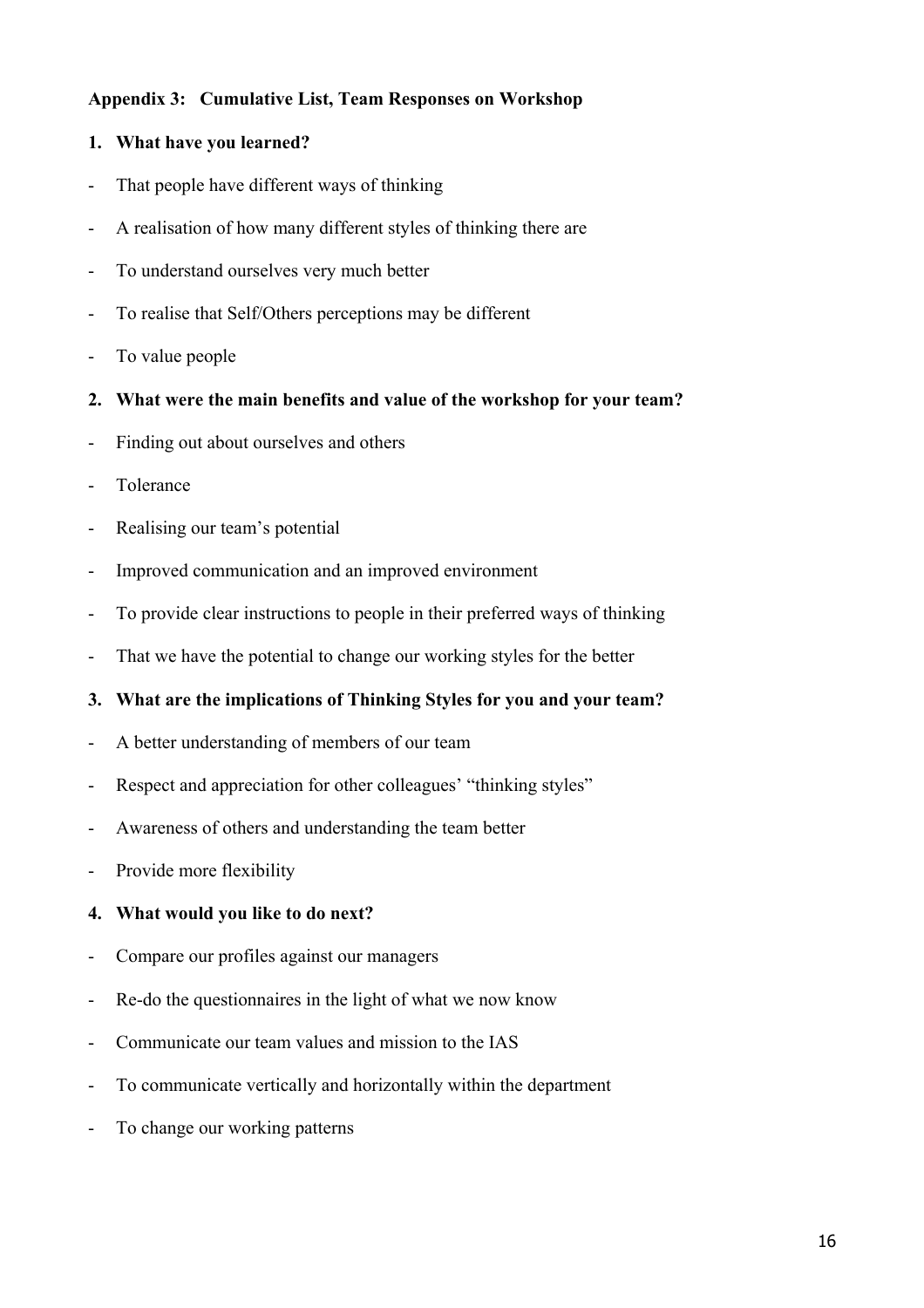#### **Appendix 4: Cumulative List, Individual Comments, 1 Year post-workshop**

#### 1. **What have you learned?**

- It has helped me look at how I behave and how other people see my behaviour. I try to understand more of the reasons for people's behaviour.
- It has made me more open in meetings, understanding that people have different styles.
- It complemented my understanding of Learning Styles, helping me understand how people work and respond in different ways.
- $\Box$  That we each have individual ways of thinking, I could do more than I thought which gave me more confidence in my abilities. I hadn't realised that I am both Left and Right Brained; writing lists and juggling different things at home and work, so it gave me more self-awareness.

### **2. What were the main benefits and value of the workshop for your team?**

- It gave us a clear idea of how we worked, and the effect of different styles of communication.
- $\Box$  We found we had a lot in common it was good for the team.
- It helped us cope with changes in team membership since the workshop.
- The main benefit was being more aware of each person's preferences.
- $\Box$  Our team gelled anyway, but it would be valuable for teams that are not working well together.
- $\Box$  We had been working together for some years, so knew each other well, but for a new team it would be very valuable.
- One of our team members left soon after the workshop and they had been a source of conflict. It did help us understand that.
- $\Box$  As a team, we built on the workshop when we got back, developing our understanding of each other and using each other better.

#### **3. What are the implications of Thinking Styles® for you and your team?**

- $\Box$  We learned we had to clarify things and put them in different ways to help people understand.
- $\Box$  It helped us work better together.
- We use Thinking Styles as a building block for our team sessions.